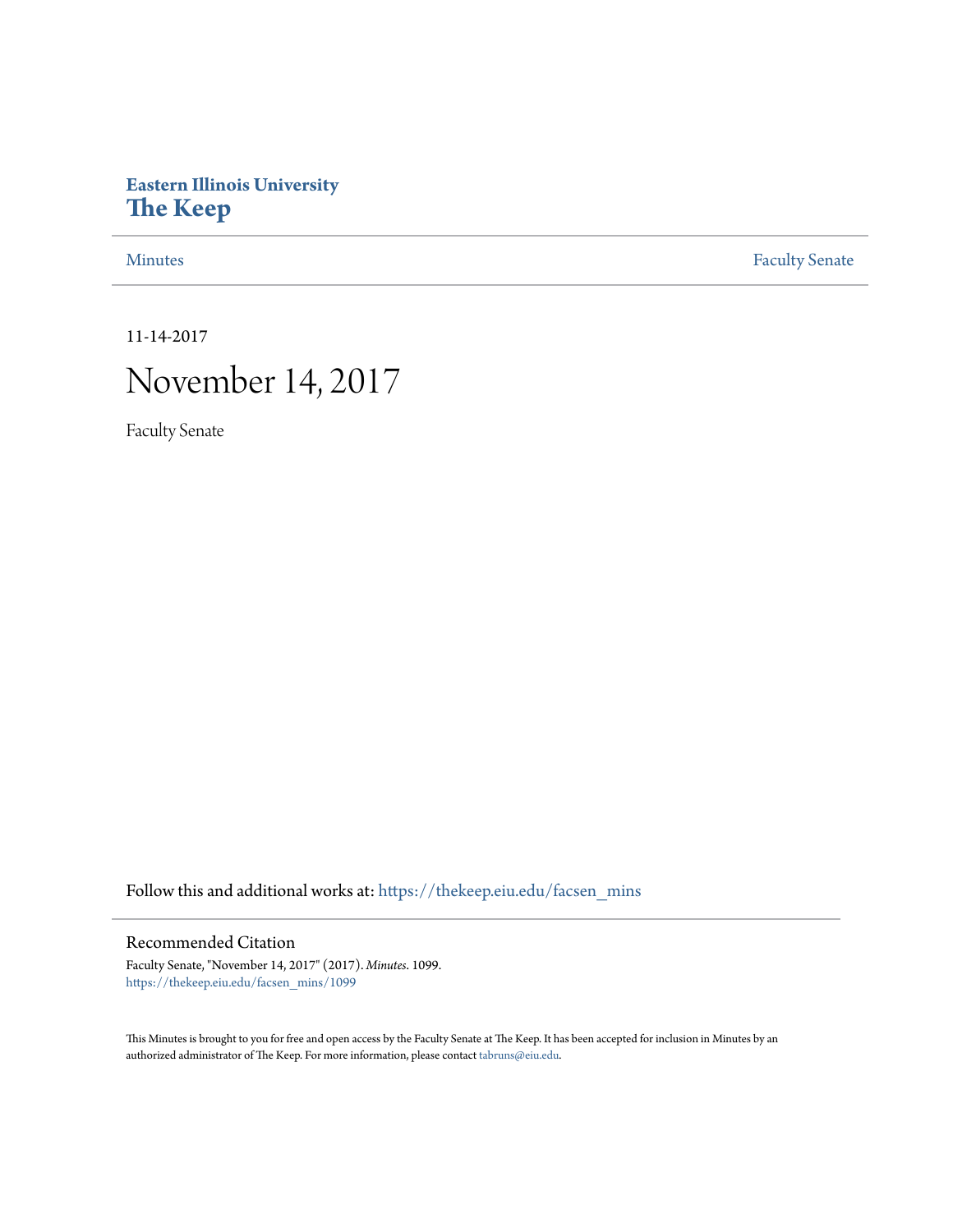# EIU Faculty Senate Session Minutes 14 November 2017 ▪ 2:00-3:50 p.m. Witters Conference Room 4440, Booth Library

The 2017-2018 Faculty Senate agendas, minutes, and other information are available at [http://castle.eiu.edu/facsen/.](http://castle.eiu.edu/facsen/) *Note: These minutes are not a complete verbatim transcript of the Senate meeting.*

Senators present: T. Abebe, S. Brantley, T. Bruns, E. Corrigan, S. Eckert, S. Gosse, N. Hugo, K. Hung, J. Oliver, J. Robertson, G. Sterling, J. Stowell, J. Williams, B. Young, R. Cash

Senators absent: C. Wharram

Guests in attendance: David Glassman (President), Jay Gatrell (Provost), Jon Blitz (UPI), Jarad Jarmon (JG-TC), Brooke Schwartz (DEN)

Session called to order by Chair J. Robertson at 2:01 p.m.

#### **Approval of Minutes from October 31, 2017**

*Motion to approve by Abebe, seconded by Sterling Discussion: none Vote: 9 in favor, none opposed, 2 abstentions (Gosse, Williams) – motion carried*

#### **Follow-Up Conversation with President Glassman**

GLASSMAN: I met with the Faculty Senate Executive Committee and discussed one major question related to sports; they shared your thoughts with me – no action item re: Intercollegiate Athletics at Board of Trustees meeting this week; they asked me to provide recommendation by end of semester – I invite anybody to see me to talk about it – it's a complex question, with parameters; what's best for the university is my sole focus – this is two and a half years in the making, although circumstances have changed dramatically based on enrollment and other factors –

I was in Springfield last week – there's a mixed feeling as to whether there will be a budget on May 31 or a stopgap (the other key date is November [election]), there's a suggestion we may get half a year in May – nobody is saying impasse or no budget, but it's how the money will come forward – most say it would be difficult not to pass a budget during an election year – our institution has to be conservative with expenses to make sure there's no stop in our operations, but that means holding firm on restrictions –

14 faculty searches going on; one position in Psychology has been altered from Unit B to Unit A – Legislators in Springfield are off until January – I'll still go back a couple of times to meet with chiefs of staff, continue to advocate for importance of higher education and its funding –

Locally a second Republican candidate [for State Representative] will be announcing tomorrow night (Terry Davis, small business owner [Towne Square Jewelers]); Chris Miller from Oakland has already announced – one Democratic challenger, Dr. [Shirley] Bell – I don't endorse / university doesn't endorse but you should be aware of who's running for [House] District 110, what their platform is -

MEI diversity workshop was held recently, well attended; we'll continue with inclusion and diversity activities on campus – moving to student success initiatives, Provost Gatrell has a committee up and running –

Vitalization continues, concentrating on Workgroups 8 and 9; also the Technology workgroup, which wanted to consolidate into a centralized ITS system –

Recruitment and marketing efforts showing positive trends right now – EWorx numbers for today versus last year on the same day: new first-time full-time applicants [freshmen] up 47% (more than 5300, compared to 3600); new freshman admits up 73% (more than 2500, compared to less than 1500); deposits are already up 106%; transfer applicants up 53%; transfer admits up 47%; graduate applicants up 88%; graduate admits up 58%; international undergraduate applications up 114%; international graduate applications up 128% – this is due to what we've all been doing; the marketing (deployed three weeks ago) is to drive interest in exploring EIU, but it's us who will get them to enroll – faculty is the second biggest reason why students choose a campus or not (tour guides are  $1st$ ) –

Marketing: prior to new implementations we had 2 billboards in Illinois [local in Charleston/Coles County], now we have 109 billboards across the state placed strategically in zip codes with high schools we've been successful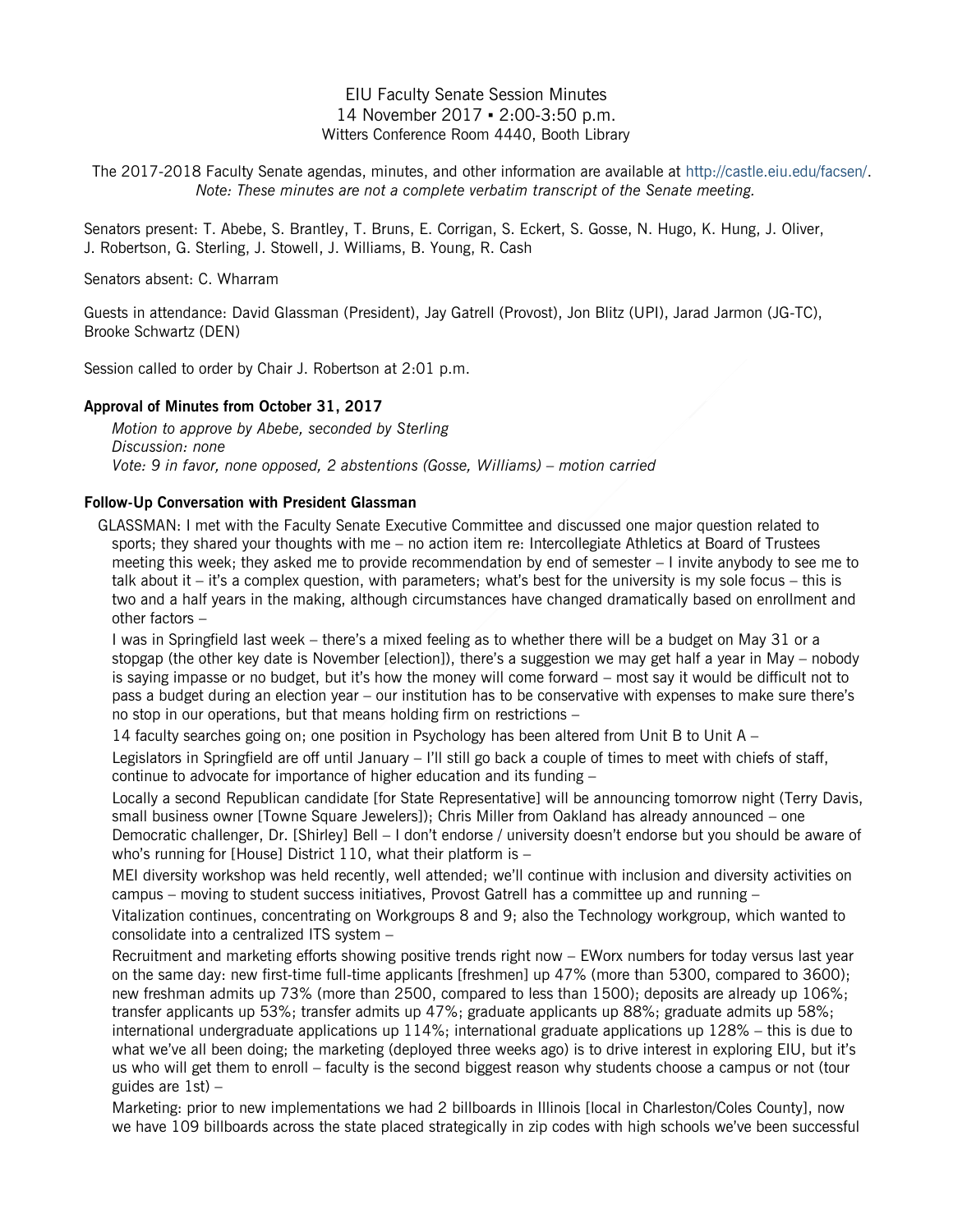or want to be successful in bringing students from, close to the schools not the freeway – Chicago and suburbs, Effingham, Champaign, Peoria, East St. Louis/Alton; we're getting good exposure – starting in December when the end of year blockbusters come out, we'll have a 30-second video in 40 theaters (averaging 8 screens each) across the state; some of you may have seen it during the late night news in Springfield, Decatur, Champaign – we're monitoring Internet clicks right now, see how many click to go to our form page (asks for name, phone number); we attempt to get back to them within an hour (marketing group says it should be 15 minutes) – we have commercials on Spotify (ages 16-25) and Pandora (ages 25+, the influencers) by zip code where phone is IP registered – we have a banner on YouTube – this is EIU's largest marketing initiative ever, we have to continue this to keep awareness going; D214 district in dual credit program (1,200 high school students), they didn't know we existed; EIU is not a well-known institution outside our area – positive buzz about EIU right now in our region and beyond, Danville Community College president commented on it; it's the aura of this place extending itself outward to tell our story

- ABEBE: I'd like to thank you for the calmness you've brought to campus; our Provost is also sending the right signals to all of us – we sent a resolution to you; could you share [your thoughts]?
- GLASSMAN: three issues in the resolution are the name change, how to deal with names as a general policy, and presidential sponsorship of annual diversity/inclusion program – I have since met with the Executive Committees of the Student Senate, Staff Senate, Latin American Student Organization, Black Student Union, NAACP [RSO], and an open session in Douglas Hall – most discussions migrated from the residence hall name to bigger issues of inclusion, diversity, respect, activities on campus – students have mixed feelings about the possible name change, bringing up the same elements on both sides of the issue in each group – I have not determined whether I will move to the Naming Committee at this time, but these have been some of the most fruitful discussions I've had – I'm making some basic changes, looking at the Cultural Center house; for some students the condition of the Cultural Center trumps the building name – when I met with the first group (LASO) we had to talk a lot about the history; by the time I met with the next group, they knew the whole history, and that happened with every group thereafter; they were intelligent, thoughtful in their comments – sponsoring a diversity program seems easy, though I don't know exactly what that would look at – I haven't reviewed the Yale report yet – these are in progress; any resolution brought to me is going to be thoughtfully considered, carefully examined, and an informed decision made to the best of my ability

#### BRANTLEY: Can you comment more about the Rose-Brady bills?

- GLASSMAN: There are two bills, one in the House and one in the Senate; right now there's nothing going on because they're not in session – when I'm asked in Springfield I talk about EIU being an autonomous institution, regional universities have a purpose – I've talked to Chapin [Rose]; he keeps saying it's a starting talking point, he does not expect the bill to be supported in its entirety but there needs to be discussion; he says he's committed to all universities continuing but the bill makes it sound like IBHE is placing students – it's a very detailed bill, a heavy load proposition – I don't oppose the other part of the bill, that there be a common application for all Illinois high school students and that students with a 3.0 GPA or higher be admitted to a public university; universities would still have their own admissions standards, but we do have some open access public universities in Illinois (not EIU); it makes easier for students to apply to multiple schools, and I believe that if they visit EIU they'll end up here; U of I has a problem with that, they're still trying to get their compact reintroduced
- HUNG: When State Senator Rose explained the bill as a discussion starting point, did he indicate the topic of discussion? What is he trying to achieve?
- GLASSMAN: He didn't indicate to me but the assumption is to reduce redundancy, and to find a way for some schools to be resourced highly in a finite number of areas and move students around the state; but I don't think students really want to move, they want to go where they want to go
- ABEBE: It's a business agenda
- OLIVER: Regarding the admissions data you shared, have we adjusted our standards at all?
- GLASSMAN: Our standards have not changed, aside from one change made by CAA for one group
- OLIVER: Investment in a multifaceted marketing campaign is a change from years past; what is the price tag?
- GLASSMAN: Prior to my coming here, investment in marketing was at a maximum of \$200,000; usually 1-2% of budget for higher education institutions, so our competitors are probably spending \$1.5 million – last year with a generous request provided from the EIU Foundation, we spent about \$300,000; the Thorburn Group coming in was a couple hundred thousand – for this year we're in the neighborhood of \$600,000 – we have a media buyer through the Thorburn Group (buy more, pay less) – we don't have \$1 million right now, though I still have a gift from the Foundation to help with this
- BRUNS: Are website changes recommended by Workgroup 9 underway?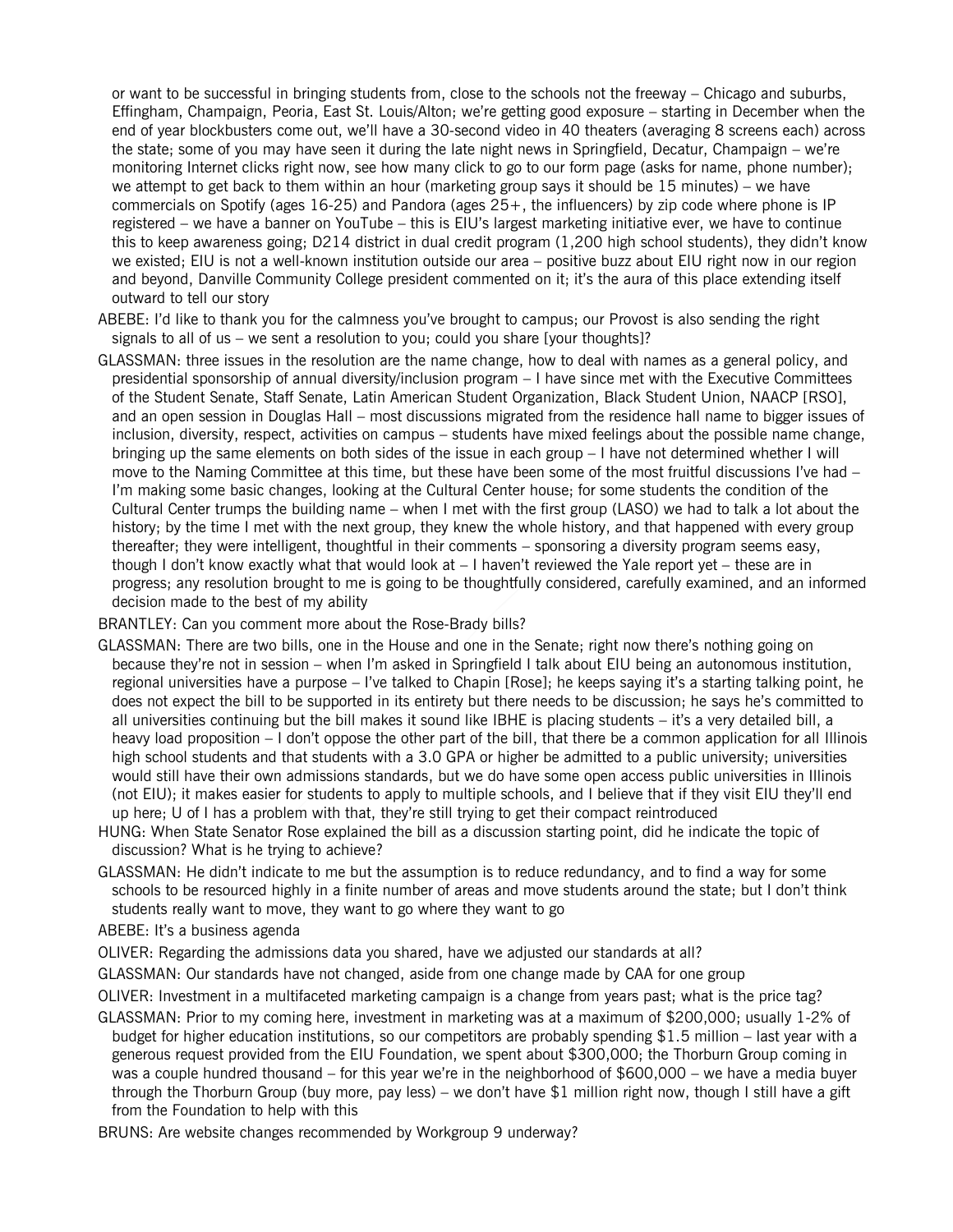- GLASSMAN: I rehired Nate Atkinson, he started two weeks ago; Josh Norman brought to President's Council yesterday a list of what [Nate] has already accomplished – another reason for bringing Nate back is as we start the online RN to BSN nursing program … our program has about 50 students, that number's been flat; the outside market is thousands of students looking for this degree, BSN soon to be a requirement to work as a nurse – we don't have a means to get to these students, but a vendor will bring the students to us; it's our classes and instructors and program – the volume should grow high, 300-400 students in a couple of years – it's a tuition cost-sharing model with the vendor; we have a seven-year contract with them
- GATRELL: Faculty approached it with the notion of curricular innovation, compressed format in terms of delivery; process had been ongoing for 1.5-2 years
- GOSSE: We're going to tandem our courses so that students can take two courses per semester (8-week period); it's a compressed timeline, so this will accelerate their progress
- GATRELL: The timeframe and marketing mechanism makes a difference; admits are entirely by the department
- HUNG: Are we restricted geographically for licensing and accreditation?

GOSSE: No

- GLASSMAN: It's all about the price point; lowest price point for such a program is SIUE, ours is a little higher, but they have a large group already – no other public school in Illinois has a third-party partnership; the reason has been procurement, no one wants to touch our state, too many hoops
- ECKERT: How did we get this company?
- GLASSMAN: They saw this huge market, they know it's highly profitable, so they said we're going to stick it out ROBERTSON: Thank you for your time
- GLASSMAN: I thank you all for everything that you're doing
- ROBERTSON: Please relay to Tom Michael our thanks, and congratulate him on the weekend before last, quite a good weekend for EIU [Athletics]
- GLASSMAN: I extend my invitation to any department, individual, or group that wants to meet with me; feel that your President is accessible, willing to listen thoughtfully to every idea

#### **Executive Committee Report**

ROBERTSON: Thank you all for your involvement in our conversation with President Glassman today, and also for the discussion by email – Dec. 5 is our next meeting, Larry White from the IBHE Faculty Advisory Council will be here – reminder that at our last meeting we voted to change the dates of our January sessions: Jan. 9 will be in the Witters Conference Room; we're looking for a space for Jan. 23 – we can pick up our discussion regarding reinitiating constituency reports

BRUNS: [*suggests the Edgar Room in Booth Library for the Jan. 23 meeting*] ROBERTSON: I'll ask Christine Derrickson

#### **Provost's Report**

GATRELL: Student success task force launched, comprised of 20 people from across campus including 3 students, 5 faculty members, Richard England as Dean representative; all colleges and divisions are represented – the focus is on things that are doable, that we can tackle in the near term – themes that have emerged: *living & learning communities* to promote social integration and student success, themed around majors or concepts – *structure*: what does a one-stop shop look like; how do we organize so we have a visible champion on campus known as the go-to person for student success; we have CASA for some students, but how do we identify a champion for all student success issues – *supplemental instruction*: how do we coordinate it; few such programs exist across campus, Business is the most robust; how can we create a supplemental instruction framework for all 1000/2000-level courses with high DWF rates – should we have a single *tutoring* center; right now student support tutoring activities are scattered, no single department has enough resources to support it all, so how can we pool those resources – *early alert* system: how can we improve the early alert system in our portal; we also have GradesFirst, which is the industry standard, used by our athletics advisors – we'll divide into subcommittees this week –

Other things happening in Academic Affairs: new undergraduate degree in Health Administration is on Friday's agenda for the Board of Trustees meeting

STOWELL: What was the rationale for CAA to move their minutes into a D2L course?

GATRELL: The minutes are actually posted on the website with the agenda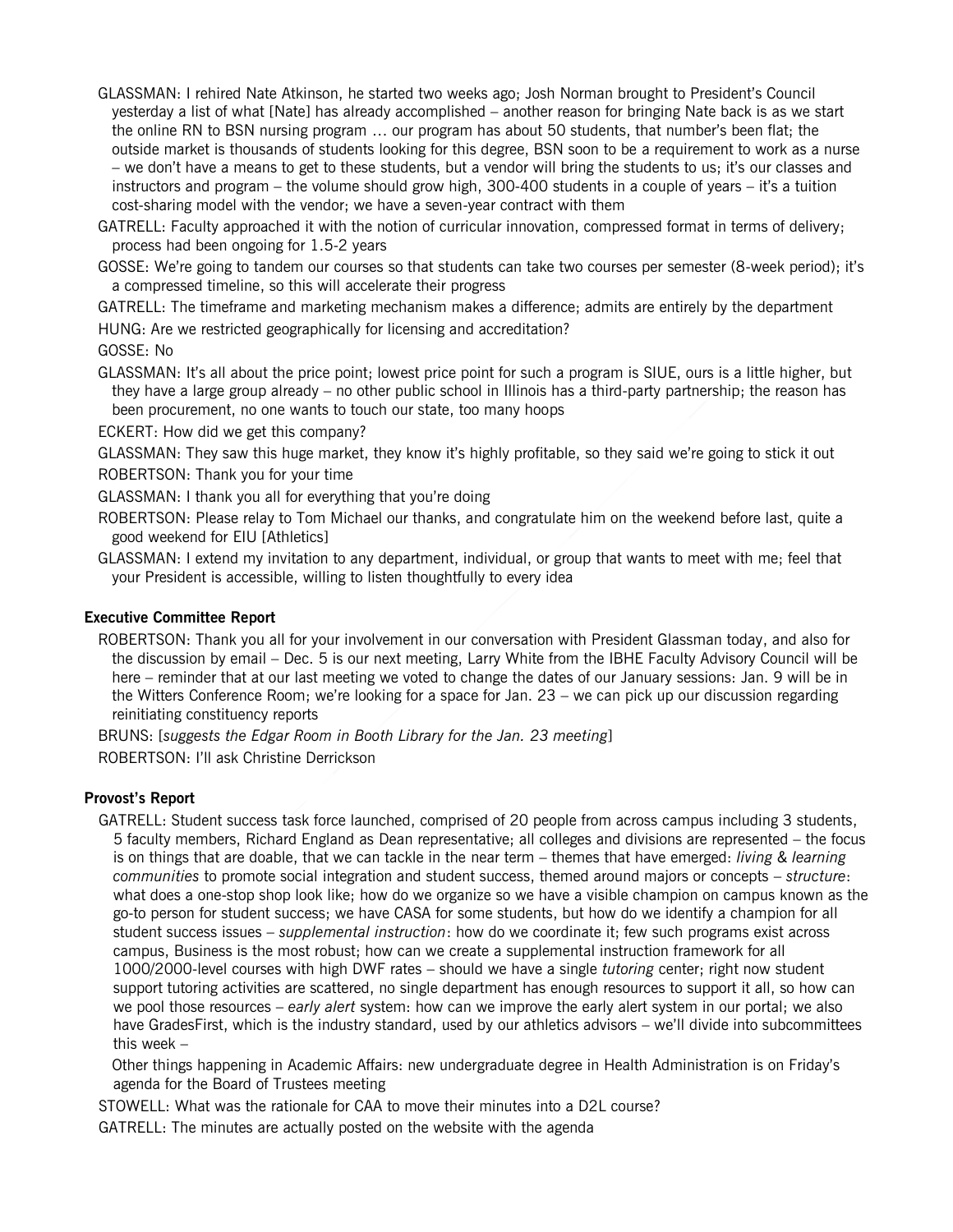ROBERTSON: Prior to this month their minutes have been sent out as a link I could download, but for the first time I had to navigate to the CAA website

GATRELL: Academic Affairs is down one staff member, who we probably will not be replacing; part of the issue is we're trying to find most efficient, transparent, compliant way to do things

ROBERTSON: One discussion item for later in today's meeting is communication among our committees [university councils], coming up with streamlined way to share information

OLIVER: We have a Student Success Center on campus; is this new initiative taking it to the next level?

GATRELL: I didn't even know we had a center, neither did half the people on the committee, until someone mentioned it – there's CASA, then there's the Student Success Center under Student Affairs; how can we pull them together to create a unified, strategic, intentional partnership between Academic Affairs and Student Affairs

OLIVER: So they've been recruited to participate as well?

GATRELL: Yes, the director of that center is on the committee

- ABEBE: With regard to the early alert system, maybe 3-4 years ago I made sure I followed up and sent notices, but the feedback from students to me was negative, they didn't like me to report them, so I stopped doing that; I don't know how we can do that without sending a message to the students that a faculty member is watching them; I don't know what message the students got but it was not a positive one
- GATRELL: I've received that feedback the key is moving student success from a compliance framework to a student framework, abandoning language around revenue-based model, talking about the whole student and his/her outcome – part of the dialogue is to change that language
- OLIVER: Is it OK to use the early alert system to send a late alert? [*receives several "yes" responses from around the table*] The message is still received, the outreach is still offered…

GATRELL: My hope is that you as a faculty member would be looped into the intervention and communication stream

BRUNS: I've also heard that students consider it invasive – I wonder about the language we're using; would "Early Assistance System" make more sense with what we're trying to do, providing students with more support?

- GATRELL: That's why I like the GradesFirst framework: the language, feedback loops, everybody engaged in the intervention in that environment knows what's going on, who has the concern and how to respond – right now you press send but may never know the outcome
- OLIVER: I've tried to reach out to the student and keep it personal, but the advisor and I haven't heard anything back; it's late but I'm going to use the alert system – here's the last life preserver, I'm going to throw it to you, do you want to catch it or not
- GATRELL: One of the ideas I put forward at the meeting was the notion of a "first week"; instead of doing EIU 1111 over the course of a semester, do it in one week before the rest of the student population comes to campus, make an intentional academic experience about resources, study skills, etc. and then community engagement with Student Affairs in the afternoon – then for those needing more support, the course we usually recommend in the Spring could be taken in the Fall after this first week experience – students in Panther Band have an intense social-academic experience together, then thrive and are retained; create an environment in which we can foster that type of experience for all students – everything's on the table, nothing will be implemented without further review and consultation; a lot is going to be practice-based, how we communicate message and prioritize responses

BRUNS: How does this tie in to the concept of a university college?

- GATRELL: It may [tie in]; the college is the structural piece, there are lots of models out there, but I see those as independent initiatives
- ROBERTSON: I'm pleased that you're looking at the GradesFirst model [*discusses his experience with studentathletes in a large gen ed class*] – I've wondered if other students would have been retained with a similar support network
- GATRELL: I don't know what the upsize would be for the entire FTE population, but we know it works
- HUNG: I've worked with Gateway students; they have the same kind of support structure and they do better because they have a responsibility to report, they have required study hours – broaden the pieces we've done for subpopulations
- GATRELL: I'm committed to a one-stop where all students can get their services in one location proposal for Gateway has been paused; ensure the program continues and make sure those practices inform everybody's advising practices – we're investing in professional development for intrusive advising, moving toward one-stop for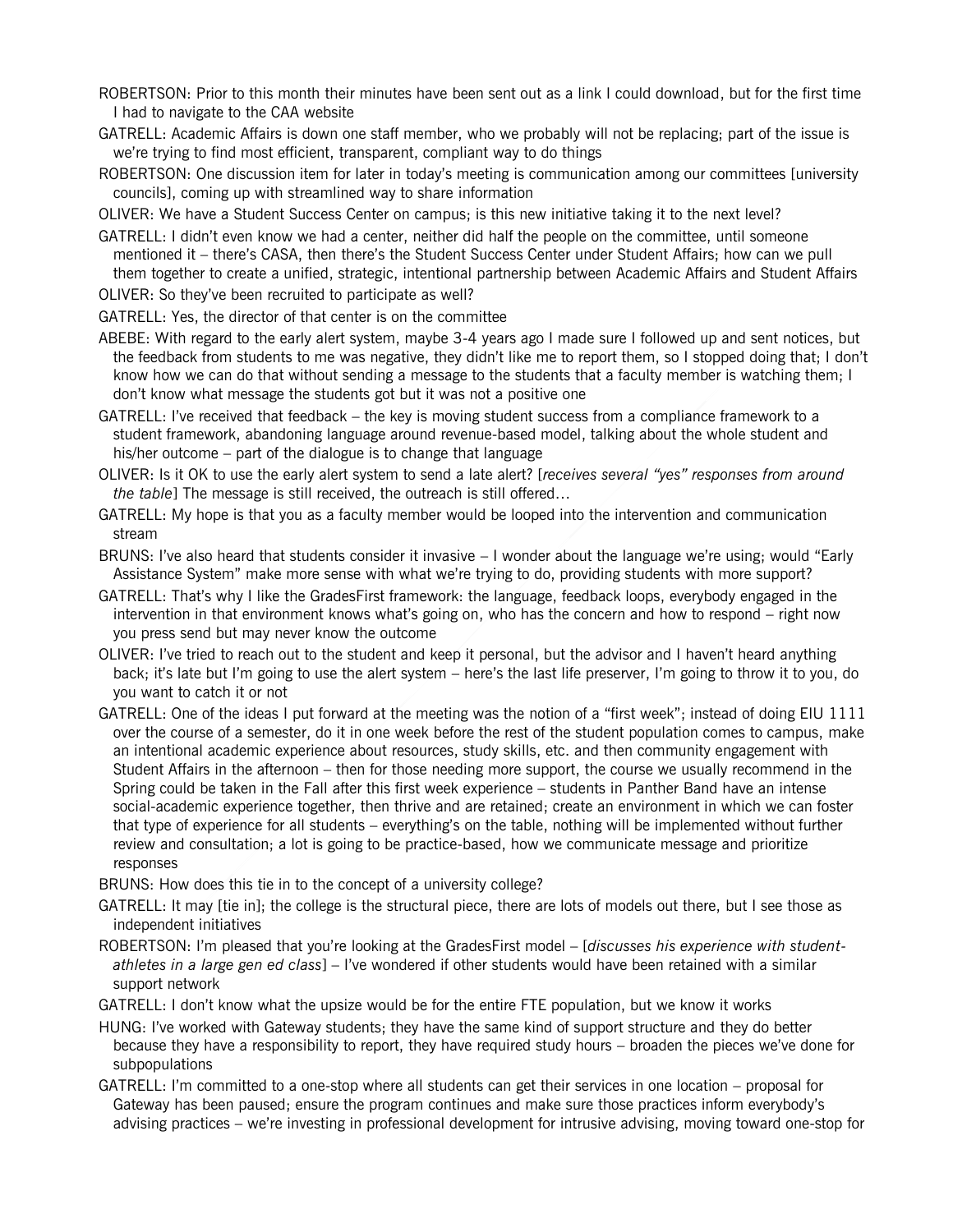other populations (STEP, autism center) – the goal is all student populations getting their resources in one location and also getting access to resources they currently don't have ABEBE: The Gateway issue is a personnel issue, not a structural issue GATRELL: I understand what you're saying, I was concerned with the one-stop issue

# **Executive Committee Report (cont.)**

ROBERTSON: No constituency report from Faculty Senate at Board of Trustees meeting this Friday

# **Committee Reports**

Elections Committee: no report

Nominations Committee: no report

Faculty-Student Relations Committee

CASH: We had senator elections [for student government] yesterday and today – we are pairing up with Alumni Affairs to co-sponsor a "goodbye to seniors week" the week after Thanksgiving

Faculty-Staff Relations Committee: no report

Awards Committee: no report

Faculty Forum Committee

ABEBE: We have formalized Feb. 13 as the date of our forum – we have started communication with student group to co-sponsor with faculty; Provost has offered to help with this and future forums, so we will be approaching him – Tuesday, February 13 at 3:00 p.m. has now been confirmed

HUNG: Topic?

ABEBE: SB2234/HB4103 bills and related issues

YOUNG: The idea is what do we think the university should be doing, so we can put the ball back in their court

Budget Transparency Committee: no report

Ad Hoc Committee on Extracurricular Athletics: no report

## **Other Business**

- ROBERTSON: Our last item (which is not listed on the agenda, but we did agree to continue discussing it, apologies for the omission) is the HLC site visit team report – begin a proposal to move forward; on Dec. 5 we will hear from our colleague who's the IBHE representative; leading up to that date, contact the leaders of these committees (CAA, CGS, COTE, CFR) and ask for a brief narrative update, also approach them about a regular constituency report beginning in January; as well as identifying nominated committees to hear from and setting up a schedule – propose, for the four Councils, a rotation of hearing from them once a semester, more often if there's an urgent agenda item
- STOWELL: Yes, regular reports would be good but secondly, as was mentioned earlier, how might the sharing of minutes be more accessible, maybe in one location; can we post minutes from multiple committees on the Faculty Senate website, or at least a single pointer to where the minutes are hosted – is the language clear enough in the Constitution that we own these committees?
- OLIVER: Having served as Recorder, the easiest part of the minutes is linking them to the website; because these are committees we manage elections for, it's not unreasonable as an option to ask the Recorders from these committees to pass along a PDF copy of their minutes; have a link or a page on the Faculty Senate site as a clearinghouse, for historical purposes as well
- HUNG: Doesn't the library archive on a routine basis, or only when submitted?
- BRUNS: We don't have an archivist, we haven't had one for three years, so what's been happening is anybody's guess; Bill Schultz is filling in one day a week (20% time), we don't have the manpower right now to keep up with that – who's doing records management on campus?
- HUNG: I was thinking outsource it to Booth, but that's not feasible I agree that a clearinghouse for information makes it easy for everyone to find – if we have links on the Faculty Senate page to those minutes from at least the big constituent committees under the Senate umbrella, that would be a reasonable organization method – I also noticed that SharePoint is designed for this purpose, to facilitate intra-institutional communication distribution; it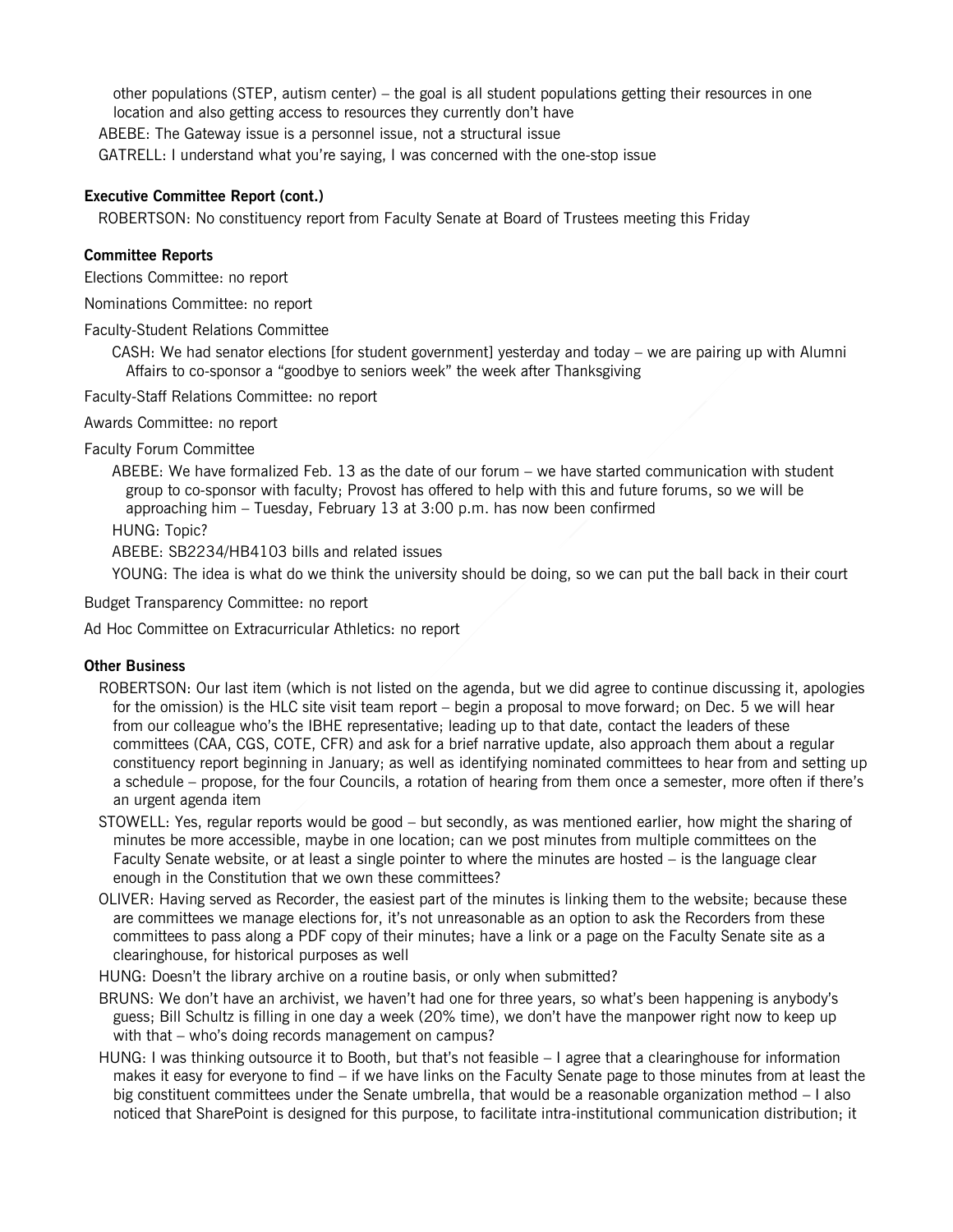comes with Office 360; I don't know that we need to switch platforms but keep that option in mind for the future when we need to share; it's accessible to EIU logins

GOSSE: That's how we did curricular redesign, folders on SharePoint

HUNG: If [the Senate site] method becomes unwieldy, maybe we can start on the [SharePoint] platform so that in the future it's easier to facilitate uploads

STOWELL: Is it required for these bodies to have their minutes publicly available?

GATRELL: Yes, under the Open Meetings Act

[*brief exchange as to whether SharePoint can be made publicly accessible*]

ECKERT: Looking at the CAA bylaws, I find nowhere that they would feel that we do anything except populate their committee for them; do we actually have any language in our [documents] that specifically says we oversee them?

HUNG: But they report to the Provost

GATRELL: I have yet to figure out who they actually report to

STERLING: Article III, Section 4 of our Constitution says "Through a procedure that is outlined in Article VI, Section 7, the Faculty Senate may act as an appeal or review body for faculty councils and committees within the scope of this Constitution. Entry to such concerns may result from acts of commission or omission or in clarification of contemplated action. As established in Article VI, both members of the faculty at large by petition and Senate members on their own initiative may request the Senate to deliberate upon such matters."

Article VI, Section 7 says "Upon its own initiative, or upon petition by ten percent of the faculty, the Senate may review any recommendation made by any faculty committee or council when that recommendation falls within its jurisdictional responsibility" which basically means anything having to do with faculty other than collective bargaining

GATRELL: It's not required, you'd have to make a request to intervene

HUNG: It sounds like we have oversight, if we're requested to offer it

BRUNS: Or if we decide – it's come up before, Dr. Ashley raised some issues about something being done in CAA

GATRELL: HLC's concern, because of the advisory nature of CAA, is the absence of a direct hierarchy, which creates an interesting situation from a governance perspective – you have advisory groups, but because it's not hierarchical, they would reside at separate moments, as opposed to a position of the faculty

STOWELL: In other places you've been, how have you seen it work?

GATRELL: The senate has always approved all new programs and made a recommendation as well as any other curricular

ROBERTSON: Do you feel it would be appropriate or controversial for us to assert similar?

GATRELL: It would require a Constitutional rewrite – I'm in favor of oversight; having experts in curriculum etc. but then having a broader discussion about mission, institution, and values – CAA is a curriculum piece, CGS and COTE do the same thing but they operate in expert-oriented spheres – I look to the Senate for the mission, values, and institutional context, to provide me with that sort of advice and perspective – my sense is that HLC is also looking for a structure that has experts do the work in terms of the technical piece, and then have a deliberative body such as the Senate, so the advice piece would come through multiple lenses – but I defer to you on what you feel is appropriate

ROBERTSON: I appreciate the perspective from beyond the confines of our university

GATRELL: I've also worked with the faculty council at a small liberal arts college where all proposals went to the faculty as a whole at a semester meeting

ROBERTSON: If we were to undertake rewriting our Constitution, it would still have to be approved by our faculty colleagues as well as the President and the Board of Trustees; we did it a couple of years ago

HUNG: Those were relatively minor changes, this would be more substantial – can I ask those of you with a longer institutional memory, have CAA and Faculty Senate always worked this way or was there a divergence of practices?

STERLING: It's been that way as long as I've been aware of it

BRUNS: By "that way" we mean [operating] separate[ly]

STERLING: I was vice-chair of CAA 10 or 12 years ago, it was certainly that way then

HUNG: So, Senate is responsible for populating CAA, and then once we figure out who's on it, they do their own thing

STERLING: They send the minutes